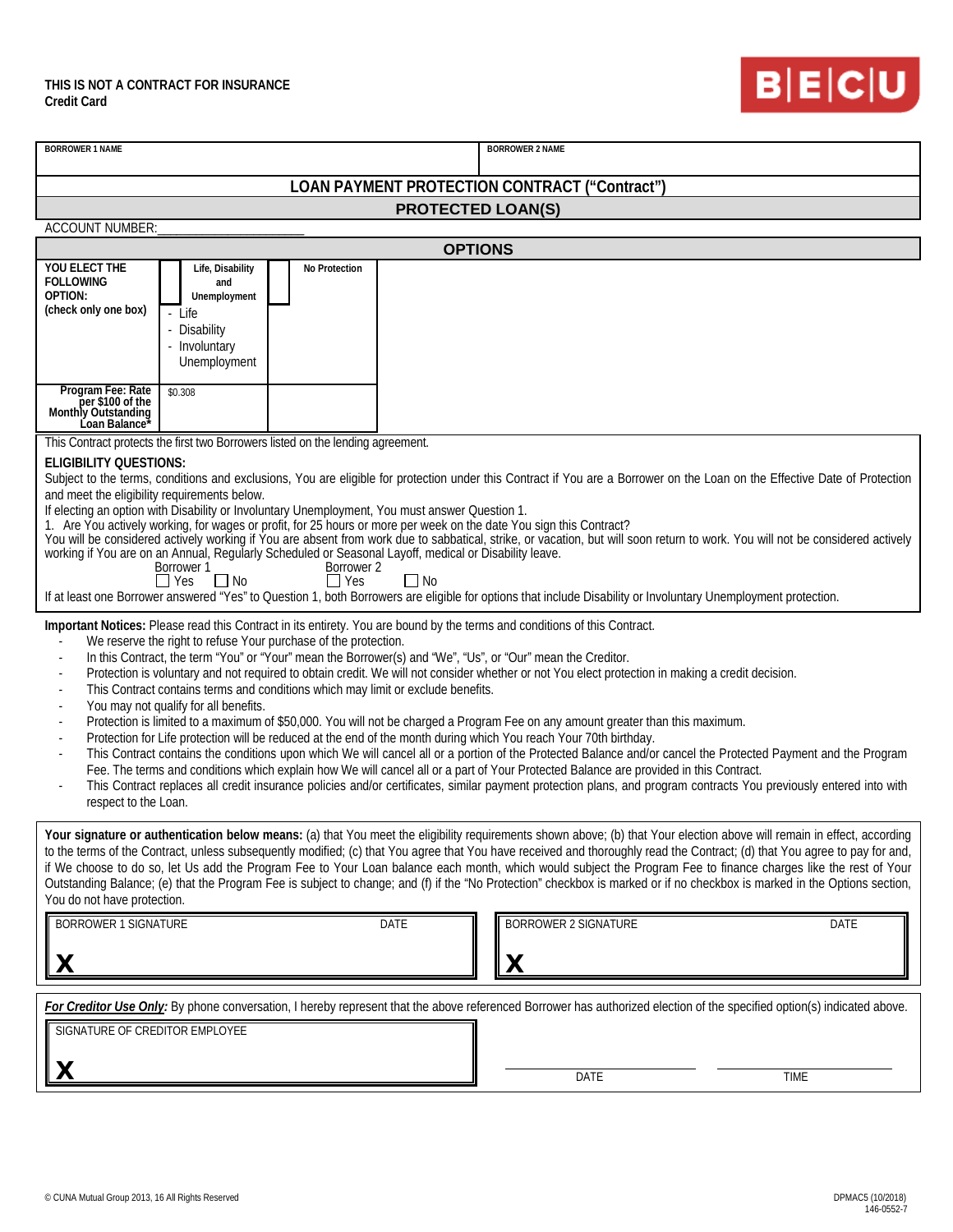### *CONTRACT*

## **DEFINITIONS**

**ACCIDENTAL INJURY** means bodily harm that is unforeseen, unexpected, involuntary and due to an external cause.

**ACTIVE EMPLOYMENT** means that You are employed for wages or profit 25 hours or more per week.

**ADMINISTRATOR** means CUNA Mutual Insurance Agency, Inc., 5910 Mineral Point Road, Madison, Wisconsin 53705, one of its affiliates or a contracted third party. **ADVANCE** means each extension of credit We provide to You under a Loan.

**ANNUAL, REGULARLY SCHEDULED OR SEASONAL LAYOFF** means unemployment due to expected lack of work during certain times of the year.

**BORROWER** means a natural person who is obligated to repay the Advance to Us, either solely, principally or jointly and severally.

**EFFECTIVE DATE OF PROTECTION** means the later of: (a) the date You purchased protection under this program option; or (b) the date We reinstate Your protection under this Contract if applicable.

**LOAN** means a closed-end note or an open-end credit plan as set forth in the protected Loans section on this Contract.

**NON-PROTECTED ADVANCE** means any Advance not protected according to the Non-Protected Events & Advances section of this Contract.

**OUTSTANDING BALANCE** means the outstanding Loan balance under a protected Loan.

**PROGRAM FEE** means the amount You pay monthly for protection under the Contract. The rate used to determine the Program Fee is subject to change. You will receive notice before any increase goes into effect. For some Loans, the Program Fee will be added to the Outstanding Balance each month. This may result in an increase in Your monthly payment or an increase in the period of time necessary to repay the Loan balance. For all Loans, the due date for payment of the Program Fee is the same as the due date for Your Loan payment. Funds received for payment will be applied first to late fees, then to accrued interest, then to unpaid Program Fee(s), and any remaining amount to principal. If You do not want Us to apply a portion of the payment to Program Fee(s), You must notify Us of Termination of Protection (as described in the general provisions below.)

**PROTECTED BALANCE** means the principal, interest, the Program Fee and any amounts which the Creditor and the Borrower agreed to finance as part of the Loan. It does not include any other fees, or any Non-Protected Advances. Additionally, any Advance taken during any period of Disability or Involuntary Unemployment will not be protected and the payment for that Advance will not be cancelled. You are responsible for re-paying any amounts that are not cancelled.

**PROTECTED PAYMENT** means the greater of: (a) the minimum payment required on Your Protected Balance; or (b) \$200.00. The amount We cancel will never be greater than the amount You owe on the Protected Balance. It does not include the amount of any payment that represents a past-due payment. For interest cancellation options, the Protected Payment will be the interest and Program Fee due on the Protected Balance. The Protected Payment will remain equal to the Protected Payment as of the first day of the Protected Event. Additionally, any Advance taken during any period of Disability or Involuntary Unemployment will not be protected and the payment for that Advance will not be cancelled. You are responsible for re-paying any amounts that are not cancelled.

**PROTECTION ACTIVATION** means the cancellation of Your Protected Payment in accordance with the terms and provisions of the Contract.

**SICKNESS** means a disease, illness or condition that affects the body and causes bodily malfunction or discomfort.

**TEMPORARY EMPLOYEE** means an employee of a single employer working in a limited-term employment assignment or an employee working in a contingent or temporary employment assignment with a different entity than the employee's employer and is not paid by the entity where such employee actually performs work.

**WILLFUL OR CRIMINAL MISCONDUCT** means an act of willful disregard of the employer's interests, a deliberate violation of the employer's rules, a disregard of the standards of behavior which the employer has a right to expect of an employee, or negligence indicating an intentional disregard of the employer's interests or of the employee's duties and obligations to the employer, or any unlawful behavior as determined by local, state or federal law.

### **PROTECTED EVENTS**

We will protect the Loan(s) according to the terms of this Contract if You purchased protection and You pay the applicable Program Fee. Throughout the life of the Loan, You must qualify for protection at the time of Protection Activation. It is Your responsibility to notify Us if Your circumstances change. **LIFE (Included with Life, Disability and Unemployment)**

If Your death occurs:

- before the end of the month during which You reach Your 70th birthday, We will cancel 100% of Your Protected Balance as of the date of death, up to a maximum of \$50,000.
- after the end of the month during which You reach Your 70th birthday, We will cancel 25% of Your Protected Balance as of the date of death, up to a maximum of \$12,500.

If two protected Borrowers die, We will cancel the lesser of the Life amount for each protected Borrower or the Protected Balance.

### **DISABILITY (Included with Life, Disability and Unemployment)**

Disability always means You are unable, because of a medically determined Accidental Injury or Sickness, to perform all of the essential functions of Your occupation at the time Your Disability begins, and You are under the regular care and treatment of a licensed physician, other than You or a family member. If You are not employed when Your Disability begins, Disability always means You are unable, because of a medically determined Accidental Injury or Sickness, to perform the essential functions required of any occupation for which You are reasonably qualified by training, education or experience.

**To qualify for Disability protection, You must:** (a) meet the definition of Disability for at least 30 consecutive days; and (b) not be actively working at any job or combination of jobs paying You an income equal to or exceeding 80% of the income You were earning from Your Active Employment immediately preceding the date You qualified for Disability.

**After You have satisfied the waiting period** and beginning with the 31st day of Your Disability, We will cancel a minimum of 1 scheduled monthly payment(s). Thereafter, We will continue to cancel Your scheduled monthly payment for each 30 days, consecutive or non-consecutive, that You are Disabled, up to a maximum of (a) 12 months or (b) \$12,000. We will never cancel more than 12 monthly Protected Payments during a 12 month period. The calculation of the 12 month period begins on the date Your benefits begin.

**Cancellation of Your Protected Payment will stop the earliest of:** (a) 12 months of Protected Payments have been cancelled; (b) \$12,000 maximum per period of Disability has been reached; (c) You no longer have a Protected Balance, Your Loan is paid-off or discharged for any reason; (d) the date You return to actively working at any job or combination of jobs paying You an income equal to or exceeding 80% of the income You were earning from Your Active Employment immediately preceding the date You qualified for Disability; (e) You no longer qualify for Disability protection; or (f) You are deceased.

# **INVOLUNTARY UNEMPLOYMENT (Included with Life, Disability and Unemployment)**

Involuntary Unemployment means that You involuntarily lost Your Active Employment.

**To qualify for Involuntary Unemployment protection, You must meet the following requirements at the time of Protection Activation and throughout the**  protected period: (a) You meet the definition of Involuntary Unemployment for at least 30 consecutive days; (b) You are receiving or have received state unemployment benefits for the period of unemployment for which You are requesting Protection Activation; (c) You are seeking Active Employment; and (d) You provide Us or Our Administrator with proof of qualification for Involuntary Unemployment protection at the time of Protection Activation and throughout the protected period.

**NOTE: An award for unemployment benefits from Your state agency does not guarantee cancellation of Your Protected Payment under this Contract.**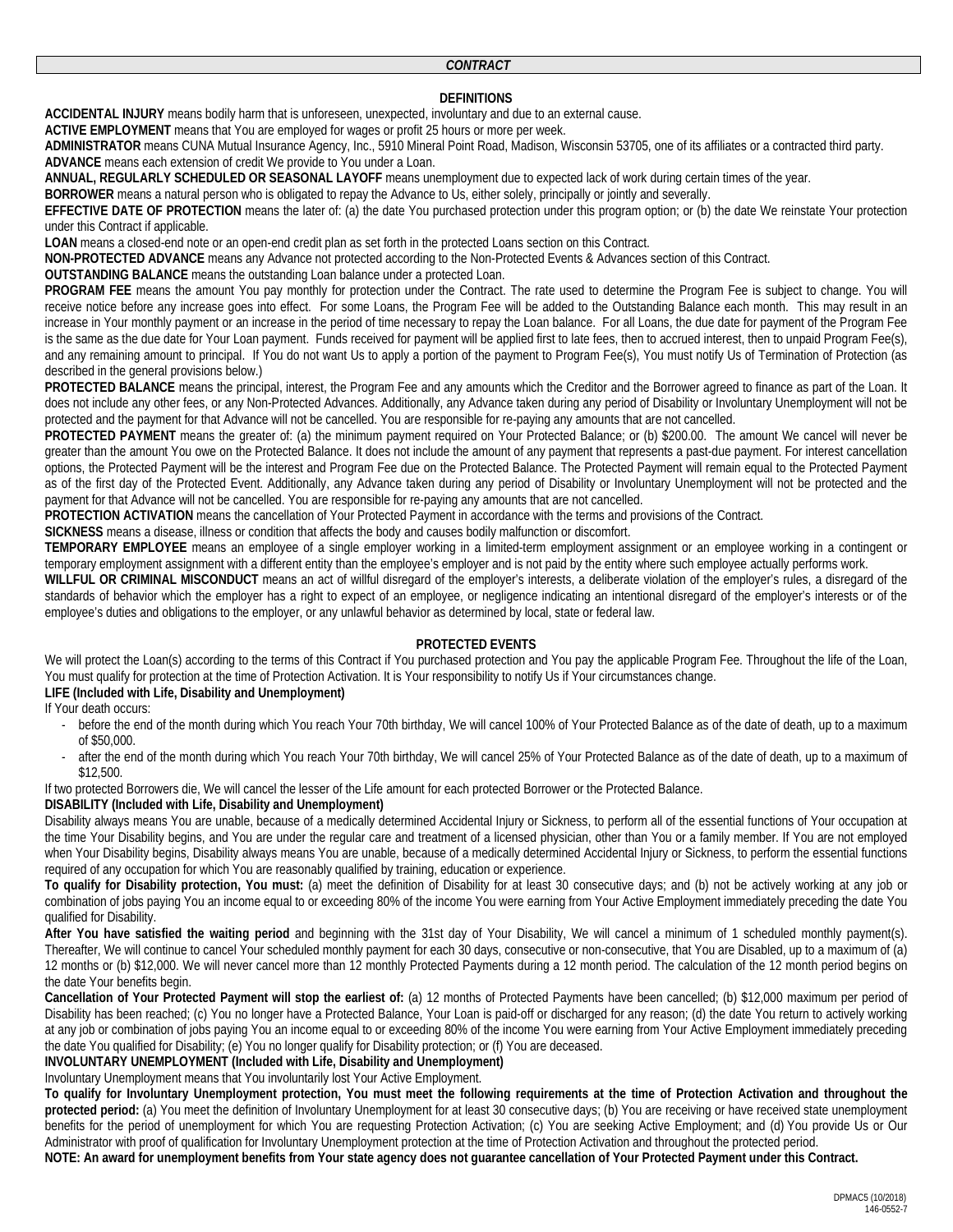**After You have satisfied the waiting period** and beginning with the 31st day of Your Involuntary Unemployment, We will cancel a minimum of 1 scheduled monthly payment(s). Thereafter, We will continue to cancel Your scheduled monthly payment for each 30 days, consecutive or non-consecutive, that You are Involuntary Unemployed, up to a maximum of (a) 6 months or (b) \$6,000. We will never cancel more than 12 monthly Protected Payments during a 12 month period. The calculation of the 12 month period begins on the date Your benefits begin.

Protection Activation will not be provided for Involuntary Unemployment resulting from: (a) any Annual, Regularly Scheduled or Seasonal Layoff; (b) any period of unemployment that occurs while You are a Temporary Employee, independent contractor, self-employed or employed by a joint Borrower; (c) retirement; (d) vacation; (e) strike; (f) unionized labor dispute; (g) lockout; (h) termination due to Your Willful or Criminal Misconduct; (i) voluntary unemployment; (j) voluntary loss of wages; or (k) spousal relocation.

### **NON-PROTECTED EVENTS**

An event will not be protected under this Contract if it: - is the result of a felony committed by You;

- is caused by or results from an atomic explosion or any other release of nuclear energy (except when used solely for medical treatment);
- is the result of an elective cosmetic surgery;
- is the result of an intentionally self-inflicted injury;
- is the result of an assisted suicide or an attempted assisted suicide; or
- occurs prior to the Effective Date of Protection.

A death event will not be protected by **Life** protection if it:

- occurs within the 6 months immediately following the Effective Date of Protection, and is related to a pre-existing condition for which You received advice, diagnosis, or treatment (including medication) within the 6 months immediately preceding the Effective Date of Protection; or
- is the result of a suicide that occurs within the 12 months immediately following the Effective Date of Protection.

An event will not be protected by **Disability** protection if it:

- occurs within the 6 months immediately following the Effective Date of Protection, and is related to a pre-existing condition for which You received advice, diagnosis, or treatment (including medication) within the 6 months immediately preceding the Effective Date of Protection; or
- is related to a normal pregnancy; however, complications due to pregnancy or childbirth may be protected if the complications themselves are the cause of the Disability.
- An event will not be protected by **Involuntary Unemployment** protection if it:
	- occurs within the 6 months immediately following the Effective Date of Protection.

### **GENERAL PROVISIONS**

**CHANGING YOUR OPTIONS.** You must provide Us written notice of any request to change Your options. If You add a Protected Event, the Effective Date of Protection for the additional Protected Event is the date You purchased protection for that Protected Event. This will not change the Effective Date of Protection for any previously elected Protected Event(s). If You remove a Protected Event, the termination date is the date You removed protection for that Protected Event, which can never precede the date of Your written notice.

**CHANGING THE TERMS OF THIS CONTRACT.** We reserve the right to change the terms of this Contract and apply those changes to the protection You purchased under this Contract. You will receive notice before any change goes into effect. Your continued payment of the Program Fee will constitute Your acceptance of the change in terms.

**CONCURRENT PROTECTED EVENTS.** For each protected Borrower, the amount cancelled will be applied to the dollar and term limitations for each Protected Event. We will never cancel more than the Protected Payment. If You qualify for Disability (original Protected Event) and sustain an additional Sickness or Accidental Injury, which would be in and of itself disabling, the additional Sickness or Accidental Injury will not be considered a new Disability Protected Event, but rather will be considered the same Protected Event. This means that You will receive benefits only if You did not exhaust Your maximum Protected Event benefits in connection with the original Protected Event.

**CONTINUED EFFECTIVENESS.** If any part of this Contract is determined to be unenforceable, it does not affect the validity of the rest of the Contract.

**ERRORS AND ADJUSTMENTS**. If We have inadvertently deviated from the terms of this Contract, We will make the necessary adjustments when the error is discovered. If We cancel more benefits than You are entitled to under this Contract, You will remain obligated to pay these amounts to Us within 30 days of receipt of written notification from Us as if no cancellation occurred.

LOAN OBLIGATION. Protection under this Contract does not affect, alter, or otherwise relieve Your obligations under Your Loan with Us. Whether or not You have made a request for Protection Activation, You remain obligated to make payments to Us and to comply with the terms of Your Loan.

**LOAN OBLIGATION AFTER A PROTECTED EVENT.** During the time it takes to process Your Protection Activation, You remain responsible for making at least the minimum required Loan payment due on the Loan by the payment due date. If the minimum required Loan payment due is greater than the Protected Payment, You are responsible for paying the difference to Us. Upon approval of Your Protection Activation, We will refund to You or credit to Your account any Loan payments You made during the processing period that were eligible for cancellation.

**MISSTATEMENT OF MATERIAL FACT.** If We find that You provided false or inaccurate information We reserve the right to terminate Your protection. If a Protection Activation has been filed, the Protection Activation will be denied.

**PAST EVENTS.** This Contract does not protect You from events that occurred before You purchased protection.

PROOF OF A PROTECTED EVENT. You must notify Us or Our Administrator of a Protected Event as soon as possible. You are responsible for providing, and continuing to provide, all the information required by Us to determine qualification for Protection Activation for the Protected Event. If You fail to provide all the information required by Us to verify Your continued qualification for Protection Activation We will not cancel all or a portion of the interest, Protected Payment, Program Fee, or Protected Balance. All information must verify the Protected Event to Our satisfaction. We will only make cancellations if You have a Protected Balance at the time of the Protected Event**.**

**RECURRENCE OF SAME OR RELATED PROTECTED EVENTS.** If the same type of Protected Event occurs again within 1 year after You have recovered or returned to Active Employment, We will treat this as one Protected Event subject to the initial Protected Event's terms and conditions, including, but not limited to the maximum number of cancellations for the initial Protected Event. No additional benefits will be activated once You have reached any of the initial Protected Event's maximums. For Disability, this only applies if You suffer a Disability due to the same condition.

If the same type of Protected Event (for Disability the same condition) occurs again more than 1 year after You have recovered or returned to Active Employment, We will consider it a new Protected Event and You will need to satisfy all requirements to qualify for Protection Activation. This provision applies whether You return to Active Employment with the same or a different employer.